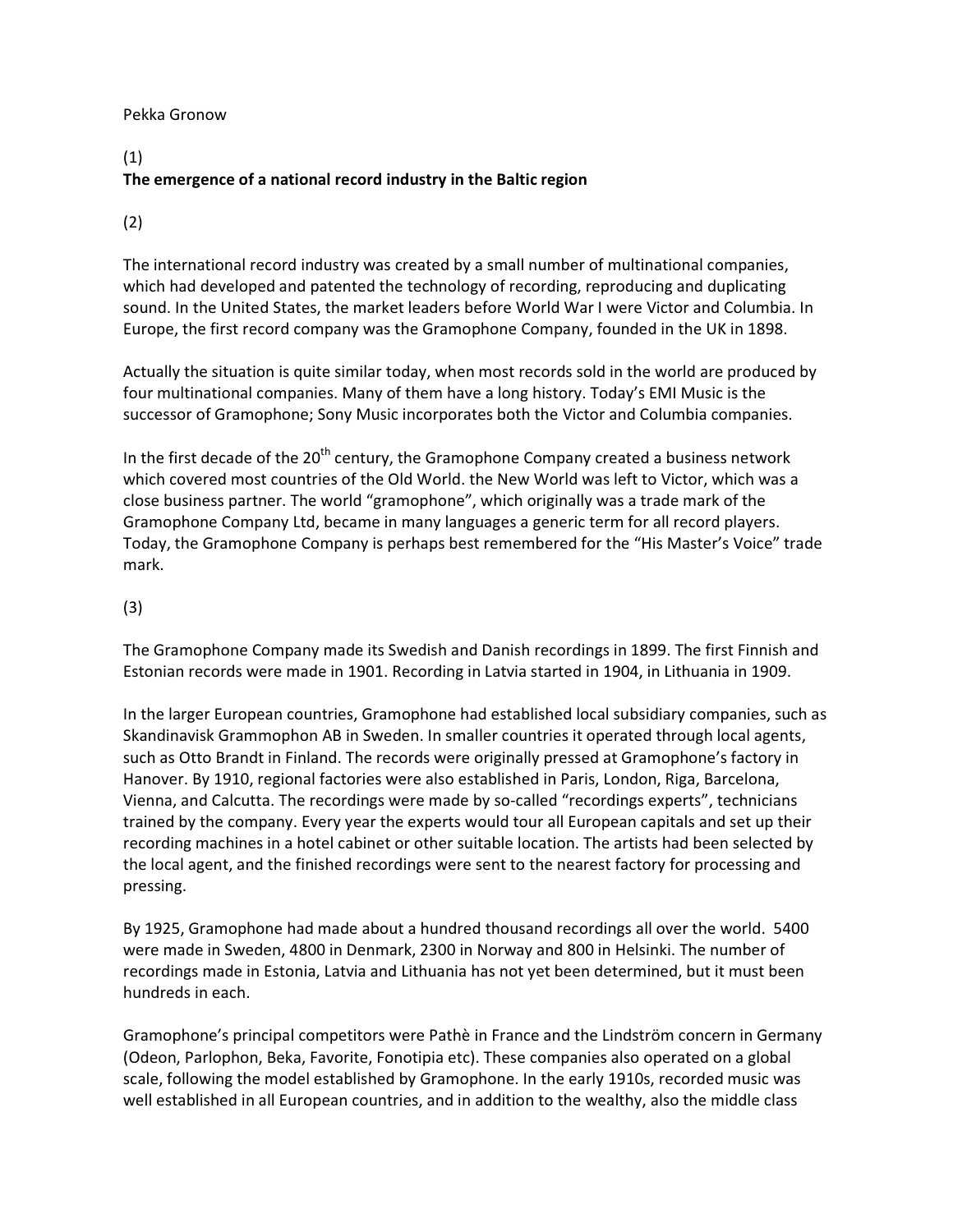and the best-earning groups of peasants and workers were often able to entertain themselves with recorded music. Even the poorest could hear recorded music in taverns and amusement parks.

(4)

In this situation, it was natural that businessmen in smaller countries would also try to enter the record market. Many German companies were quite willing to cooperate with local businesses and press records for "private" labels. In Sweden, for instance, before World War I at least a dozen local record labels issued Swedish music recorded and pressed by the German companies.

# (5)

Building a complete record factory required a much larger investment and more technical knowhow. The first "independent" in the Baltic area was the Syrena company, which was founded by the Feigenbaum family in Warsaw in 1908, to supply the expanding Russian market. Syrena lasted until World War Two.

# (6)

Starting a record factory was not only a question of money. It also required special technical skills, which were not readily available. The first record factory in Sweden was opened in Saltsjöbaden in 1919 by the singer-entrepreneur Ernst Rolf. It was unsuccessful and soon closed down. The multinationals, Gramophone, Columbia and Lindström, continued to dominate the market. The late 1920s were boom years in the record business. Records sold well everywhere and a large number of new recordings was also made in the Baltic countries.

## (7)

In 1930, the world entered an economic depression. For the record industry, the situation was made worse by the birth of two competing media, radio and sound film. In a few years' time, global record sales dropped to one tenth of the levels of 1929, and the production of new recordings was almost discontinued. However, there was still a demand for recorded music, and enterprising businessmen in many countries seized the opportunity. In order to encourage local industries, most European countries introduced restrictive economic policies with high import duties. The growth of radio and sound film also meant that recording technology was accessible even in smaller countries. In Sweden, the first company to take advantage of the new situation was Svenska Sonora AB, founded in November 1932. Thanks to local pressing and new marketing methods, it could offer lower prices and soon became a market leader. As the business began to improve in the late 1930s, the best-selling Sonora discs were selling over 100,000 copies

(8)

In Latvia, the Bellaccord Electro label was started by Helmars Rudzitis in 1931. It began record production in Riga in similar circumstances as Swedish Sonora Rudzitis was born in Riga in 1903 and was the founder of the publishing house Gramatu Draugs. In 1931, he purchased the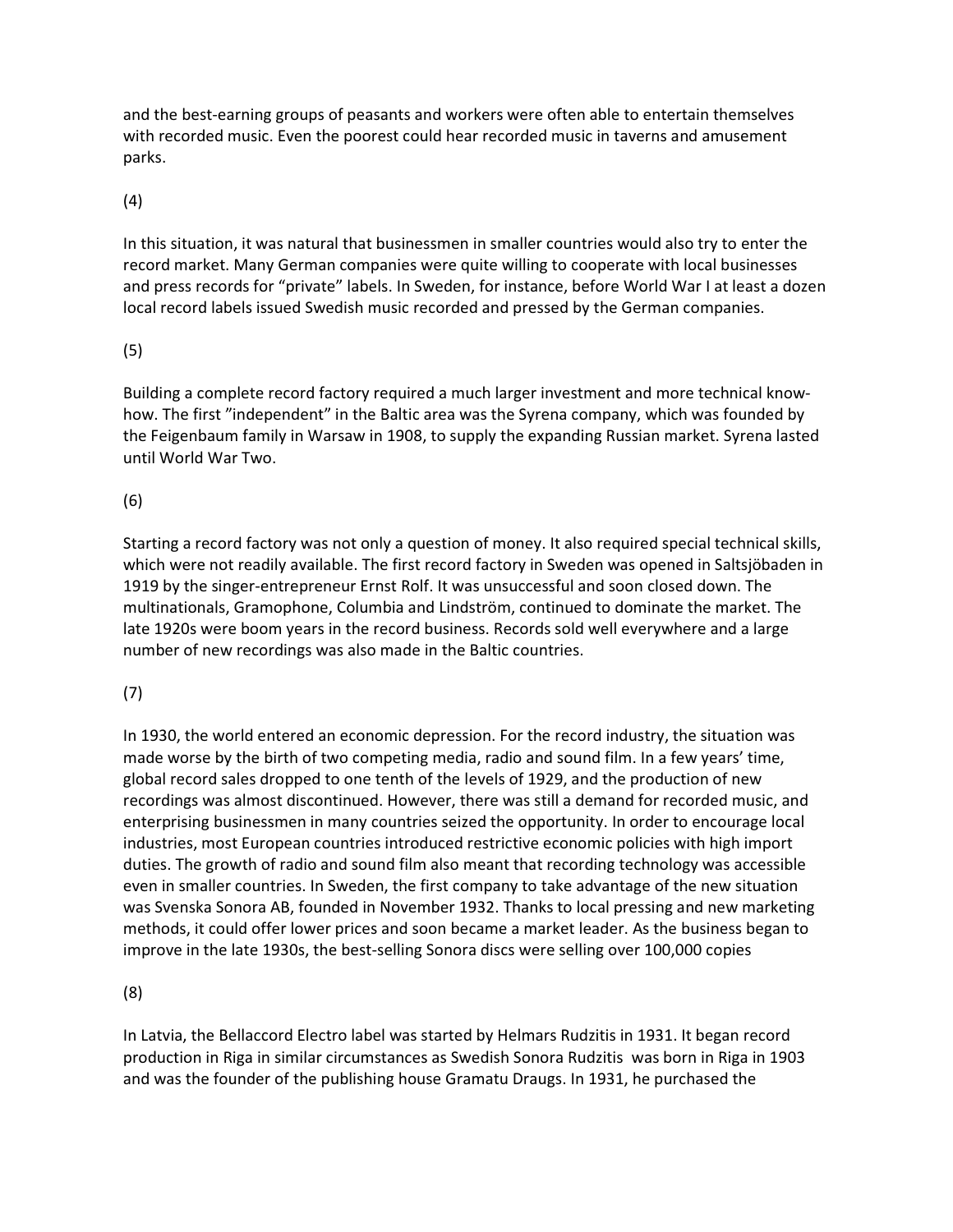equipment of a bankrupt German company and had it brought to Riga. Bellaccord was able to use the studios of Latvian radio to make recordings.

 Rudzitis had the leave the country during the war and settled in the United States. He died in New York in 2001. He has briefly discussed the founding of the record company in his memoirs published in new York in 1984, Manas dzīves dēkas.

(9)

(10)

(11)

The history of Bellaccord has not yet been written, so we can only give a sketch of the company's history. In addition to an impressive amount of Latvian recordings, Bellaccord soon expanded to the neighboring countries. Because of poor sales, the multinationals had stopped making new recordings in Estonia, and Bellaccord filled the gap. In 1933-34, Bellaccord was the only company making Estonian recordings. The recordings were made in Riga at the studios of Latvian Radio. Bellaccord's Estonian representative was Eesto Muusika in Tallinn.The company made many recordings which have become important documents of Estonian popular music of the 1930s. The singer Artur Rinne, who recorded for Bellaccord, has described the recording sessions in his memoirs (1972)

(12)

Bellaccord was also active making recordings for Russian émigrés, who after the revolution were numerous in many European countries. The company's best known Russian singer was the legendary Pyotr Lechenko, who recorded in Riga in the early 1930s. Lechenko's Bellaccord recordings were reissued on vinyl on the Russian Melodiya label in the 1990s. Bellaccord was also active in Lithuania, , but no details are known.

(13)

(14)

The Finnish connection, on the other hand, is quite well documented. The man behind the Finnish Bellaccord records was Niilo Saarikko, a legendary record producer and sometime singer who had started in the record business during the boom years of the late 1920s. He first attempted to obtain the Finnish agency of some international record company, but all the multinationals already had their representatives there. Saarikko had to turn to the smaller European companies. His first connection was German Artiphon. He sent a group of Finnish musicians and singers in 1929 to Berlin to make recordings. The next r expedition was to Warsaw, where he engaged the Syrena Company to make a series of Finnish recordings.

In 1933 or 1934, a recording session was organized with Bellaccord in Riga. In order to keep expenses down, Saarikko traveled alone. He sang himself, and a Latvian dance orchestra was engaged to play the accompaniment. Twenty titles were recorded, and Saarikko also had Bellaccord press a number of instrumental dance recordings with Finnish labels and titles. The recordings were attributed to a nonexisting Finnish orchestra, although the musicians were Latvian, because it was known that Finnish customers preferred recordings by local artists.

The recordings apparently sold well, because new recording sessions were organized in Riga in 1934-35 with the well-known Finnish singers Matti Jurva and Arvi Hänninen. In 1936 Saarikko finally obtained the Finnish agency for Columbia, and the cooperation with Bellaccord was finished.

(15)